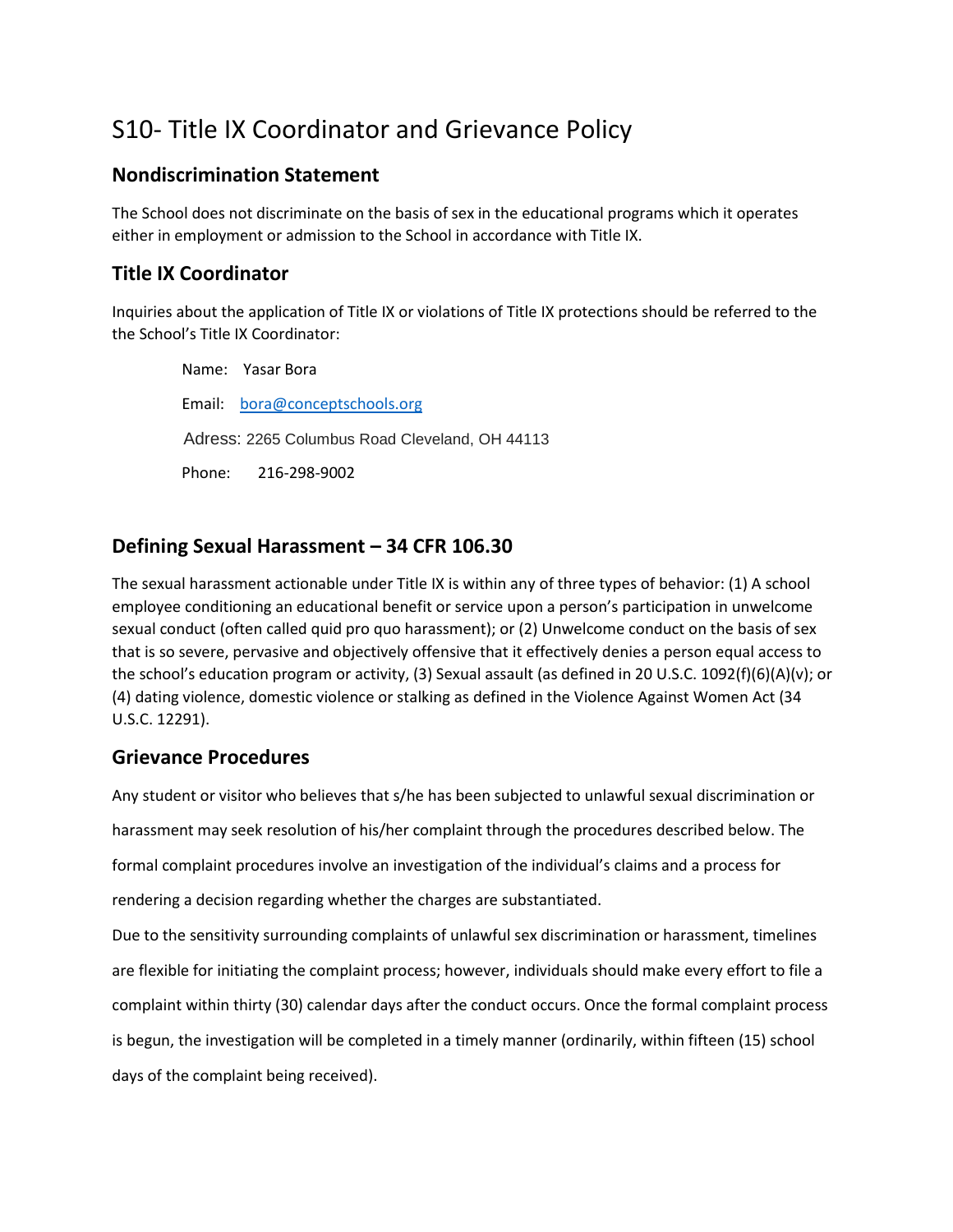The procedures set forth below are not intended to interfere with the rights of any individual to pursue a complaint of unlawful sex discrimination or retaliation with the United States Department of Education Office for Civil Rights or Equal Employment Opportunity Commission ("EEOC") or local law enforcement agencies.

#### **Informal Complaint Procedure**

Informal resolution may be an appropriate choice when the conduct involved is not of a serious or repetitive nature and disciplinary action is not required to remedy the situation. The goal of the informal complaint procedure is to stop quickly inappropriate behavior and facilitate resolution through an informal means, if possible. The informal complaint procedure is provided as a less formal option for a student or visitor who believes s/he has been unlawfully discriminated or harassed against. This informal procedure is not required as a precursor to the filing of a formal complaint. The informal process is only available in those circumstances where the parties (the alleged target of the sex discrimination/retaliation and individual(s) alleged to have engaged in the discrimination) agree to participate in it.

Students or visitors who believe that they have been unlawfully sexually discriminated or harassed against may proceed immediately to the formal complaint process and individuals who seek resolution through the informal procedure may request that the informal process be terminated at any time to move to the formal complaint process.

All complaints involving School staff or any other adult member of the School community against a student will be formally investigated.

An individual who believes s/he has been unlawfully discriminated or harassed against may make an informal complaint, either orally or in writing: (1) to a building administrator; (2) directly to the Title IX Coordinator; and/or (3) to the School Leader or other School official.

All informal complaints must be reported to the Title IX Coordinator who will either facilitate an informal resolution as described below, or appoint another individual to facilitate an informal resolution. The School's informal complaint procedure is designed to provide students or visitors who believe they are being unlawfully sexually discriminated or harassed against with a range of options aimed at bringing about a prompt resolution of their concerns. Depending upon the nature of the complaint and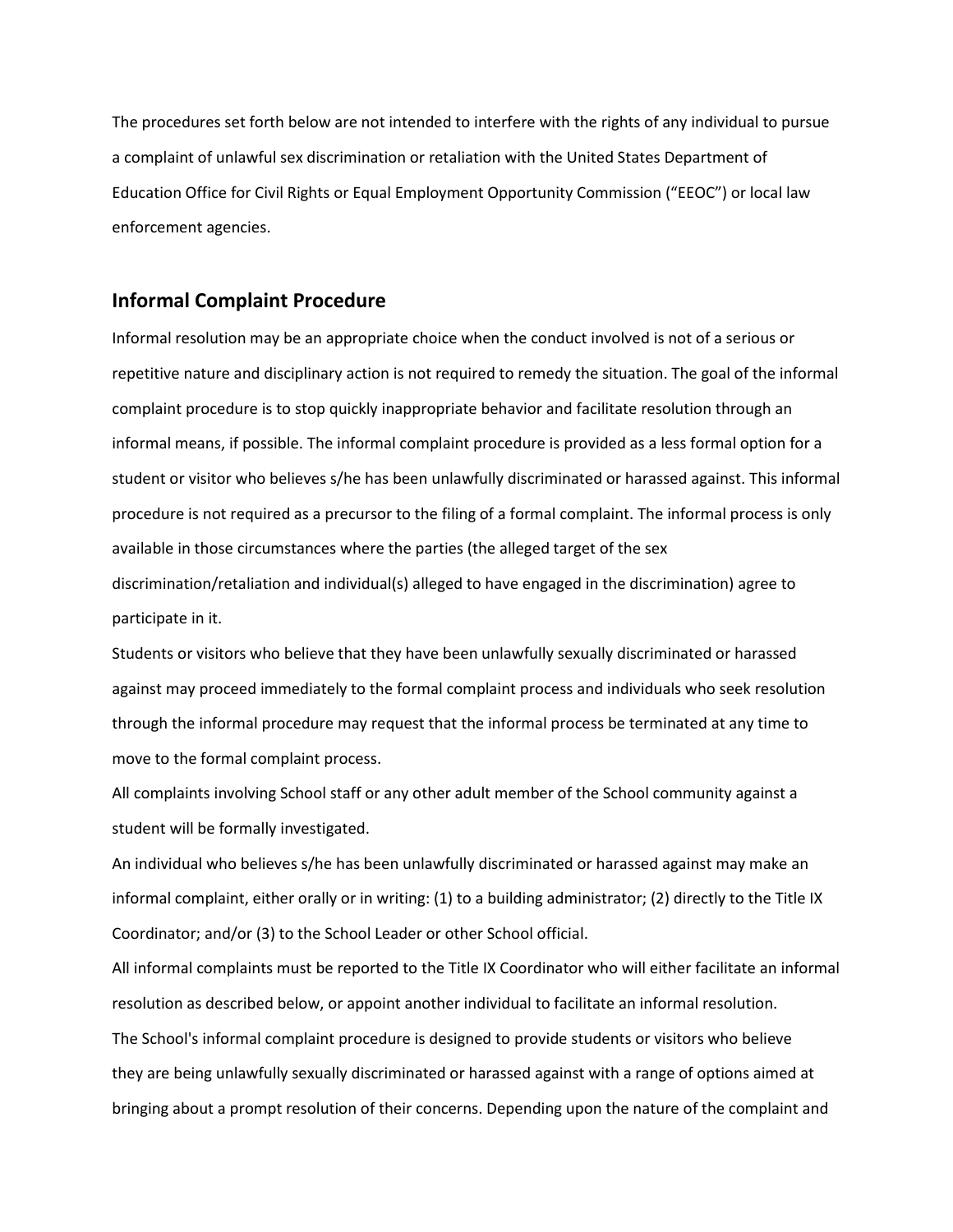the wishes of the individual claiming unlawful discrimination or harassment, informal resolution may involve, but not be limited to, one or more of the following:

A. Advising the individual about how to communicate his/her concerns to the person who allegedly engaged in the discriminatory or harassing behavior.

B. Distributing a copy of the Non-Discrimination policy as a reminder to the individuals in the school building or office where the individual whose behavior is being questioned works.

C. If both parties agree, the Title IX Coordinator may arrange and facilitate a meeting between the individual claiming discrimination or harassment and the individual accused of engaging in the misconduct to work out a mutual resolution.

While there are no set time limits within which an informal complaint must be resolved, the Title IX Coordinator or designee will exercise his/her authority to attempt to resolve all informal complaints within fifteen (15) school days of receiving the informal complaint.

Parties who are dissatisfied with the results of the informal complaint process may proceed to file a formal complaint. And, as stated above, parties may request that the informal process be terminated at any time to move to the formal complaint process.

All materials generated as part of the informal complaint process will be retained by the Title IX Coordinator

#### **Formal Complaint Procedure**

If a complaint is not resolved through the informal complaint process, if one of the parties requested that the informal complaint process be terminated to move to the formal complaint process, or if the individual elects to file a formal complaint initially, the formal complaint process shall be implemented. An individual who believes s/he has been subjected to unlawful sexual discrimination or harassment (hereinafter referred to as the "Complainant"), may file a formal complaint, in writing, with the School Leader, the Title IX Coordinator, or other School official. Due to the sensitivity surrounding complaints of unlawful sexual discrimination and harassment, timelines are flexible for initiating the complaint process; however, individuals should make every effort to file a complaint within thirty (30) calendar days after the conduct occurs.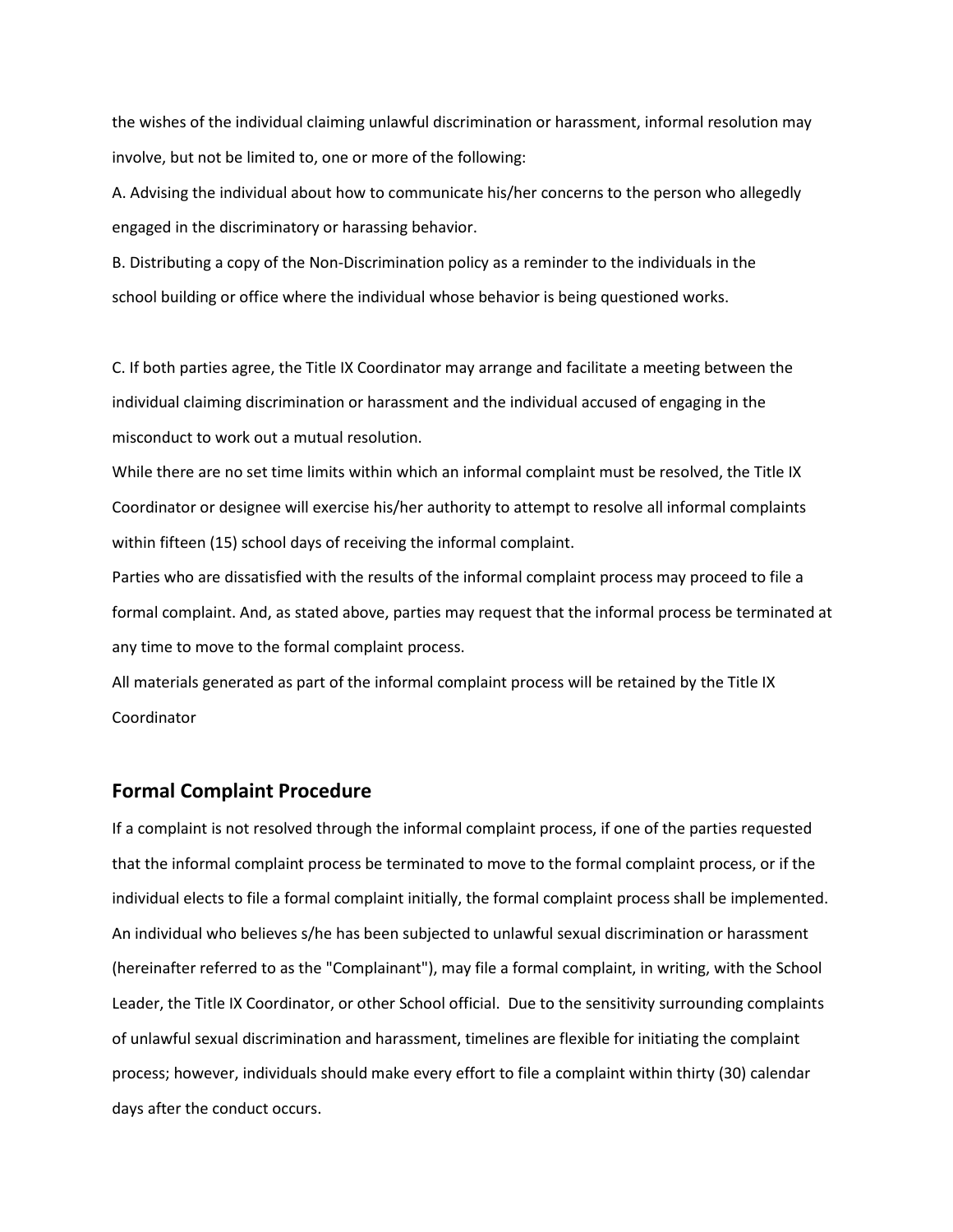The Complainant may obtain a Complaint Form from the Title IX Coordinator, School Leader, or the School website.

If a Complainant informs the School Leader or other School official, either orally or in writing, about any complaint of sexual discrimination or harassment, that person must report such information to the Title IX Coordinator within two (2) school days.

Throughout the course of the process, the Title IX Coordinator should keep the parties informed of the status of the investigation and the decision-making process.

All formal complaints must include the following information to the extent it is available: the identity of the individual believed to have engaged in, or be engaging in, the sexual discriminatory or harassing conduct; a detailed description of the facts upon which the complaint is based; a list of potential witnesses; and the resolution sought by the Complainant.

If the Complainant is unwilling or unable to provide a written statement including the information set forth above, the Title IX Coordinator shall ask for such details in an oral interview. In the event the Complainant is a student with disabilities, the Title IX Coordinator will carefully review the reporting student's IEP or 504 plan to determine what specific accommodations that child should have to aid in their reporting.

Thereafter, the Title IX Coordinator will prepare a written summary of the oral interview, and the Complainant will be asked to verify the accuracy of the reported charge by signing the document. Upon receiving a formal complaint, the Title IX Coordinator will consider whether any action should be taken in the investigatory phase to protect the Complainant from further sex discrimination or retaliation, including, but not limited to, a change of schedule for the Complainant and/or the person who allegedly engaged in the misconduct. In making such a determination, the Title IX Coordinator should consult the Complainant to assess his/her agreement to the proposed action.

If the Complainant is unwilling to consent to the proposed change, the Title IX Coordinator may still take whatever actions s/he deems appropriate in consultation with the School Leader.

Within two (2) school days of receiving the complaint, the Title IX Coordinator designee will initiate a formal investigation to determine whether the Complainant has been subjected to unlawful sex discrimination/retaliation.

Simultaneously, the Title IX Coordinator will inform the individual alleged to have engaged in the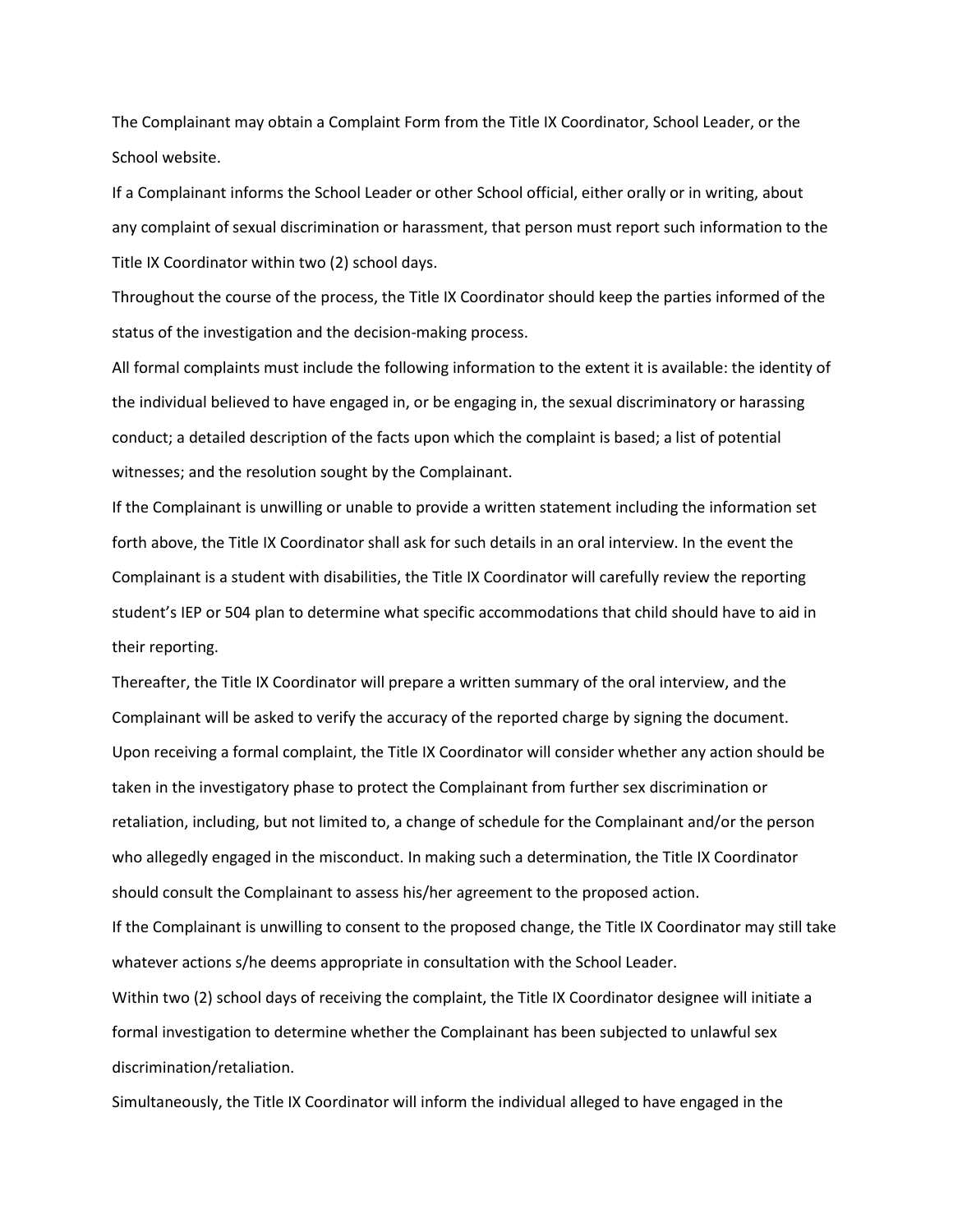discriminatory or retaliatory conduct (hereinafter referred to as the "Respondent"), that a complaint has been received. The Respondent will be informed about the nature of the allegations and provided with a

copy of any relevant policies and/or administrative guidelines. The Respondent shall be presumed to not be responsible for the alleged conduct until a determination regarding responsibility is made at the conclusion of the grievance process. The Respondent must also be informed of

the opportunity to submit a written response to the complaint within five (5) school days.

Although certain cases may require additional time, the Title IX Coordinator or a designee will attempt

to complete an investigation into the allegations of discrimination/retaliation within fifteen (15) school

days of receiving the formal complaint. The investigation will include:

A. Interviews with the Complainant.

B. Interviews with the Respondent;

C. Interviews with any other witnesses who may reasonably be expected to have any information

relevant to the allegations.

D. Consideration of any documentation or other information presented by the Complainant,

Respondent, or any other witness that is reasonably believed to be relevant to the allegations.

The investigation may be temporary delayed for good cause with written notice to the Complainant and the Respondent of the delay or extension of time and the reason for such action. Good cause may include considerations such as the absence of a party, a party's advisor or a witness; concurrent law enforcement activity or the need for language assistance or accommodation of disabilities.

At the conclusion of the investigation, the Title IX Coordinator or the designee shall prepare and deliver

a written report to the School Leader that summarizes the evidence gathered during the investigation

and provides recommendations based on the evidence and the definition of unlawful sex

discrimination/retaliation as provided in Board policy and State and Federal law as to whether the

Complainant has been subjected to unlawful sex discrimination/retaliation. The Title IX Coordinator's

recommendations must be based upon the totality of the circumstances. In determining if

discrimination or retaliation occurred, a preponderance of evidence standard will be used.

The School Leader shall consider the totality of the evidence and determine whether the preponderance

of the evidence establishes that the alleged discrimination occurred (i.e., it is more likely than not that

discrimination/sexual harassment/sexual violence occurred).

Absent extenuating circumstances, within five (5) school days of receiving the report of the Title IX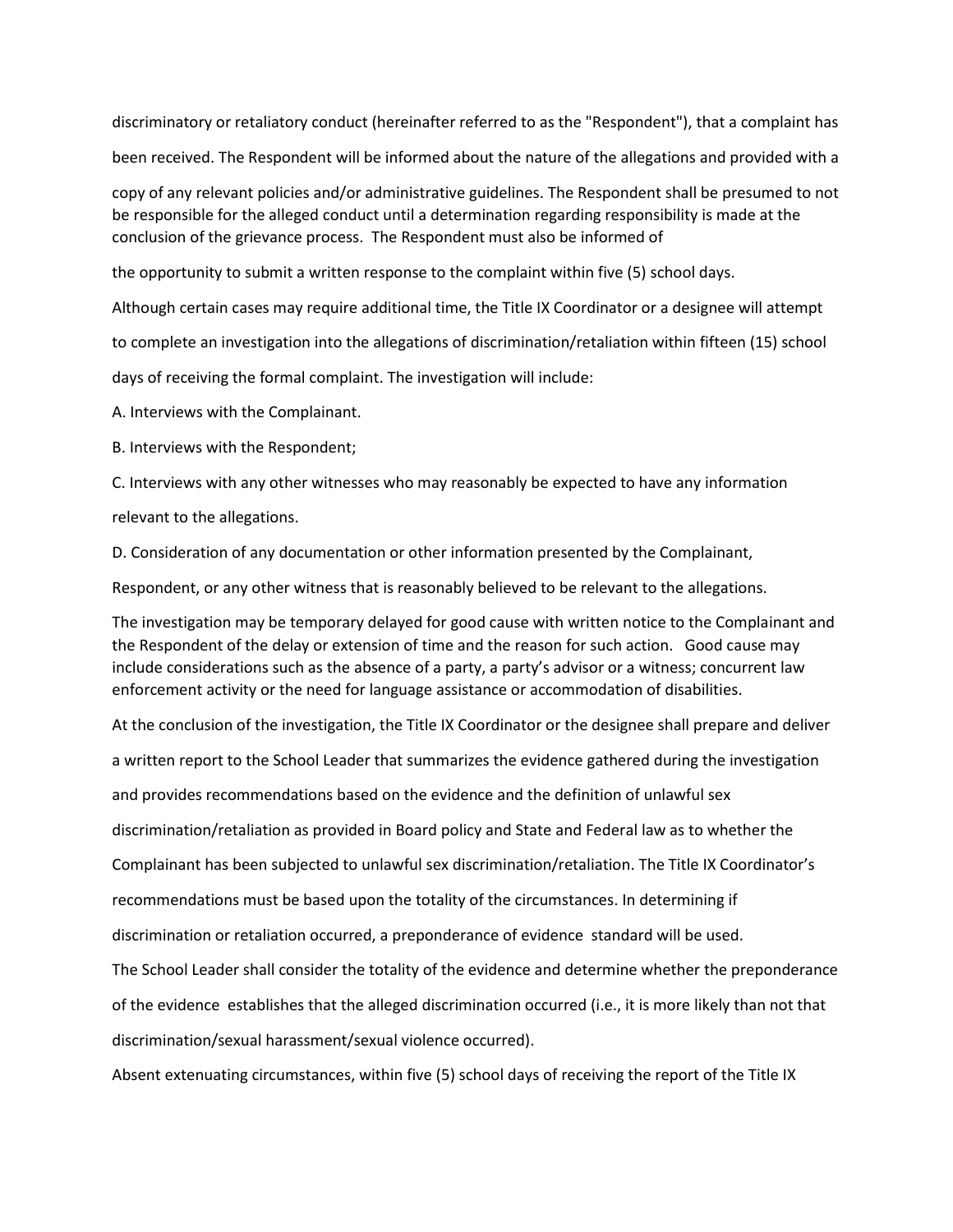Coordinator or the designee, the School Leader must either issue a final decision regarding whether the charges have been substantiated or request further investigation. A copy of the School Leader's final decision will be delivered to both the Complainant and the Respondent.

If the School Leader requests additional investigation, the School Leader must specify the additional information that is to be gathered, and such additional investigation must be completed within five (5) school days. At the conclusion of the additional investigation, the School Leader must issue a final written decision as described above.

If the School Leader or his/her designee determines the Complainant was subjected to unlawful sex discrimination/retaliation, the School Leader shall make recommendations to immediately end the discriminatory conduct, recommend ways to remedy the discriminatory effects on the complainant and identify what corrective action will be taken to stop, remedy, and prevent the recurrence of the sex discrimination/retaliation. The corrective action should be reasonable, timely, age-appropriate and effective, and tailored to the specific situation.

The School may dismiss a formal complaint if the alleged perpetrator is no longer enrolled or no longer employed by the school; the alleged victim and his or her parents/guardians notifies the Title IX Coordinator in writing that the formal complaint or any allegations therein are withdrawn; or specific circumstances prevent the school from gathering evidence sufficient to reach a determination regarding the formal complaint or allegations therein. Upon such dismissal the School shall send written notice of the dismissal and the reason(s) therefor simultaneously to the parties.

## **Appeal**

A Complainant or Respondent who is dissatisfied with the final decision of the School Leader may appeal through a signed written statement to the Board within five (5) school days of his/her receipt of the School Leader's or their designee's final decision.

In an attempt to resolve the complaint, the Board shall meet with the concerned parties and their representatives at the next regularly scheduled board meeting after the receipt of such an appeal. A copy of the Board's disposition of the appeal shall be sent to each concerned party within ten (10) school days of this meeting. The decision of the Board will be final.

The Board reserves the right to investigate and resolve a complaint or report of unlawful sex discrimination/retaliation regardless of whether the student/visitor alleging the unlawful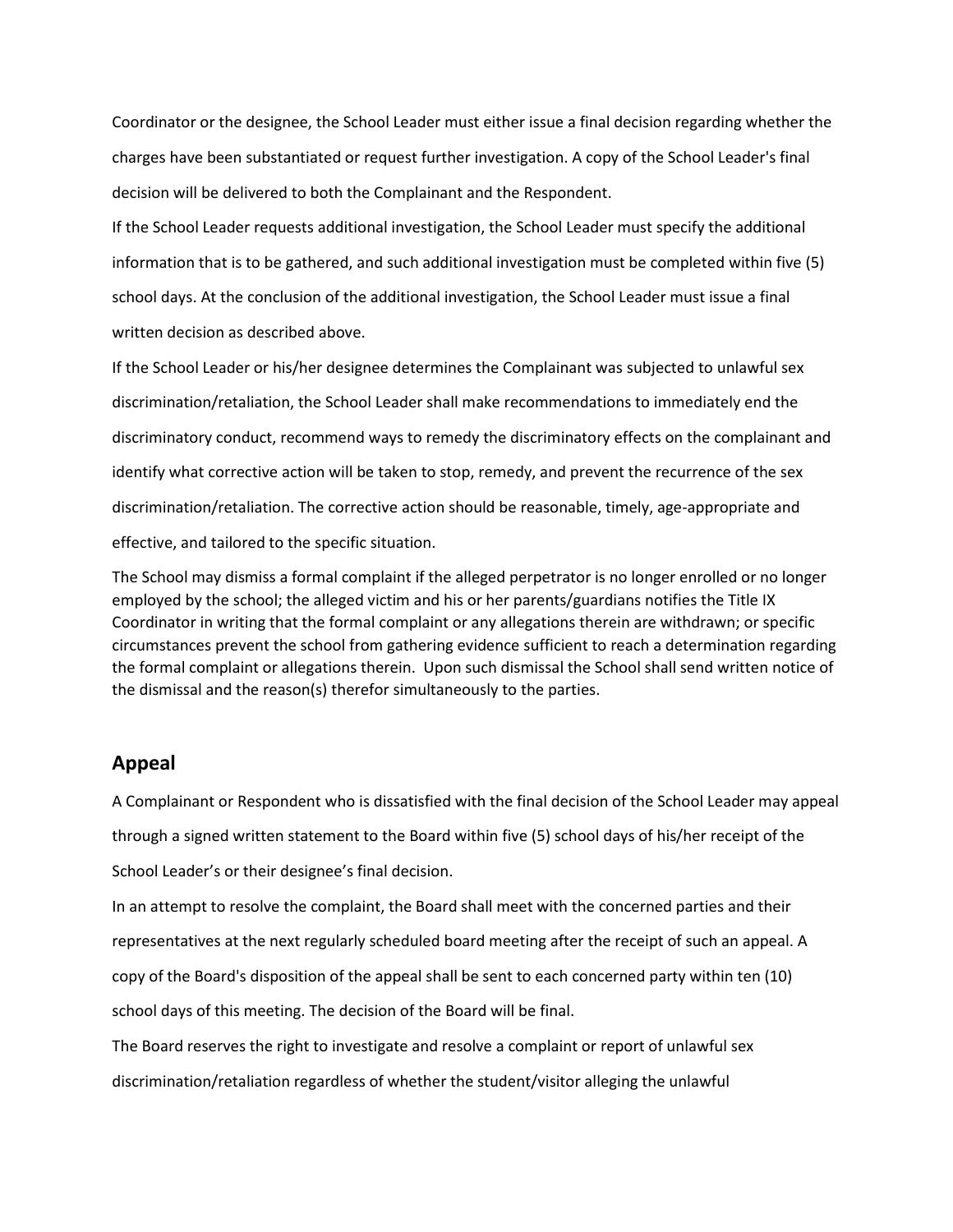discrimination/retaliation pursues the complaint. The Board also reserves the right to have the formal complaint investigation conducted by an external person in accordance with this policy or in such other manner as deemed appropriate by the Board or its designee.

The Complainant may be represented, at his/her own cost, at any of the above-described meetings/hearings.

The right of a person to a prompt and equitable resolution of the complaint shall not be impaired by the person's pursuit of other remedies such as the filing of a complaint with the Office for Civil Rights, local law enforcement agencies or the filing of a court case. Use of this internal complaint procedure is not a prerequisite to the pursuit of other remedies.

If a party is not satisfied with the Board's decision, above, the party may file a complaint with the Office of Civil Rights ("OCR''). More information is available at the United States Department of Education, Office of Civil Rights.

#### **Privacy/Confidentiality**

The School will employ all reasonable efforts to protect the rights of the Complainant, the Respondent(s), and the witnesses as much as possible, consistent with its legal obligations to investigate, to take appropriate action, and to conform with any discovery or disclosure obligations. All records generated under the terms of this policy shall be maintained confidential to the extent permitted by law. Confidentiality, however, cannot be guaranteed. Requests for confidentiality, therefore, will be evaluated in the context of the School's responsibility to provide a safe and nondiscriminatory environment for all students, and the request will be weighed against whatever factors the School deems relevant, including, without limitation:

A. the complainant's age;

B. circumstances that suggest there is an increased risk of future acts of harassment and/or sexual violence under similar circumstances; and

C. whether the School possesses other means to obtain relevant evidence (e.g., security cameras or personnel, physical evidence).

All Complainants proceeding through the formal investigation process will be advised that their identities may be disclosed to the Respondent(s).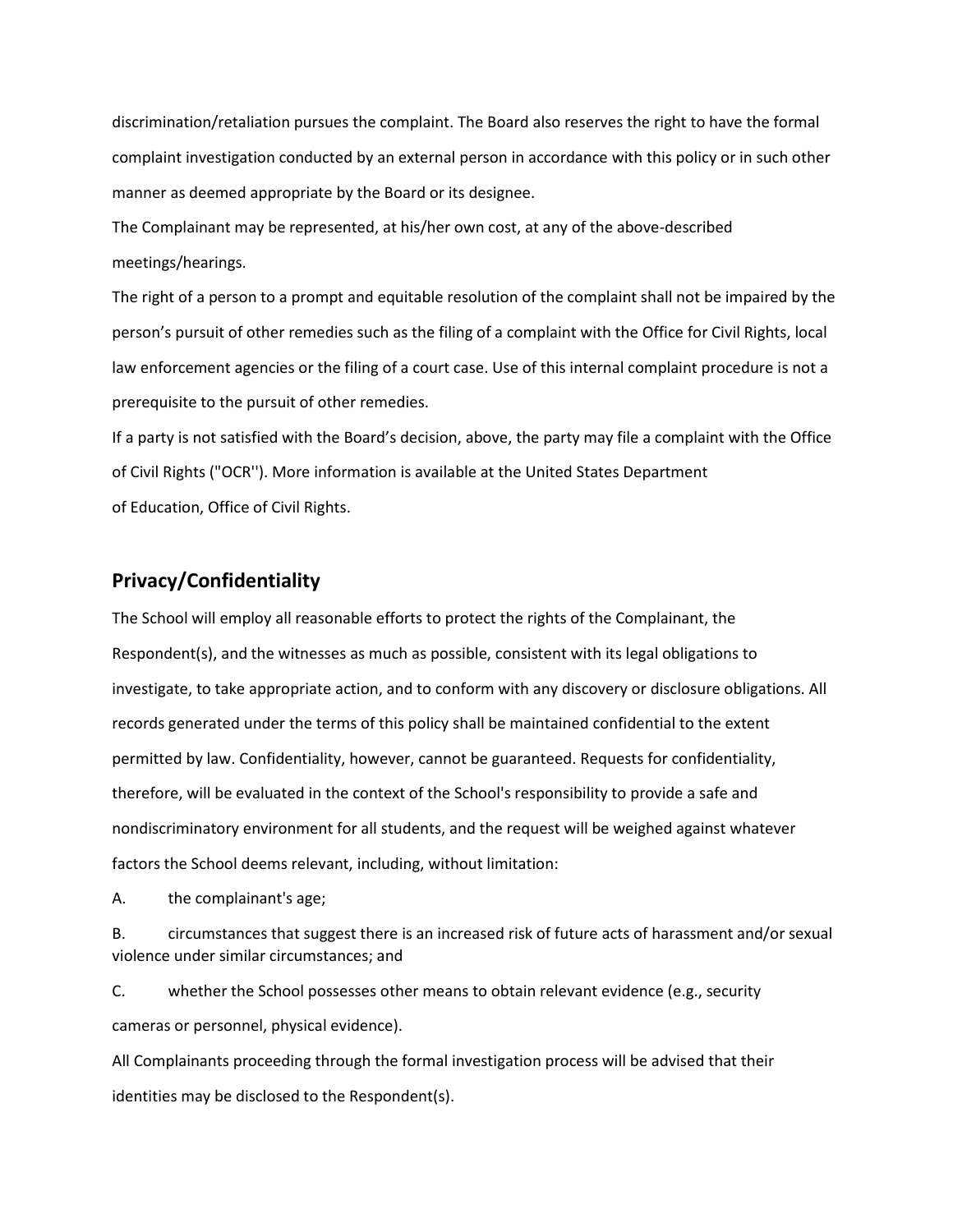During the course of a formal investigation, the Title IX Coordinator or designee will instruct each person who is interviewed about the importance of maintaining confidentiality. Any individual who is interviewed as part of an investigation is expected not to disclose to third parties any information that

s/he learns and/or provides during the course of the investigation. All public records created as a part of an investigation of a complaint of discrimination/retaliation will be maintained by the Title IX Coordinator in accordance with the School's records retention policy.

#### **Sanctions and Monitoring**

The School shall enforce its prohibitions against unlawful sex discrimination by taking appropriate action reasonably calculated to stop and prevent further misconduct. While observing the principles of due process, a violation of this policy may result in disciplinary action. When imposing discipline, the School Leader shall consider the totality of the circumstances involved in the matter. In those cases where unlawful discrimination/retaliation is not substantiated, the School may consider whether the alleged conduct nevertheless warrants discipline in accordance with other School procedures and policies.

#### **Retaliation**

Retaliation against a person who makes a report or files a complaint alleging unlawful sex discrimination/retaliation, or participates as a witness in an investigation is prohibited. Specifically, the School will not retaliate against, coerce, intimidate, threaten or interfere with any individual because the person opposed any act or practice made unlawful by any Federal or State civil rights law, or because that individual made a charge, testified, assisted or participated in any manner in an investigation, proceeding, or hearing under those laws, or because that individual exercised, enjoyed, aided or encouraged any other person in the exercise or enjoyment of any right granted or protected by those laws.

## **Reporting to Local Law Enforcement**

Nothing in these Procedures should in any way be deemed to discourage the Complainant from reporting acts subject to these Procedures, including acts of sexual violence, to local law enforcement. In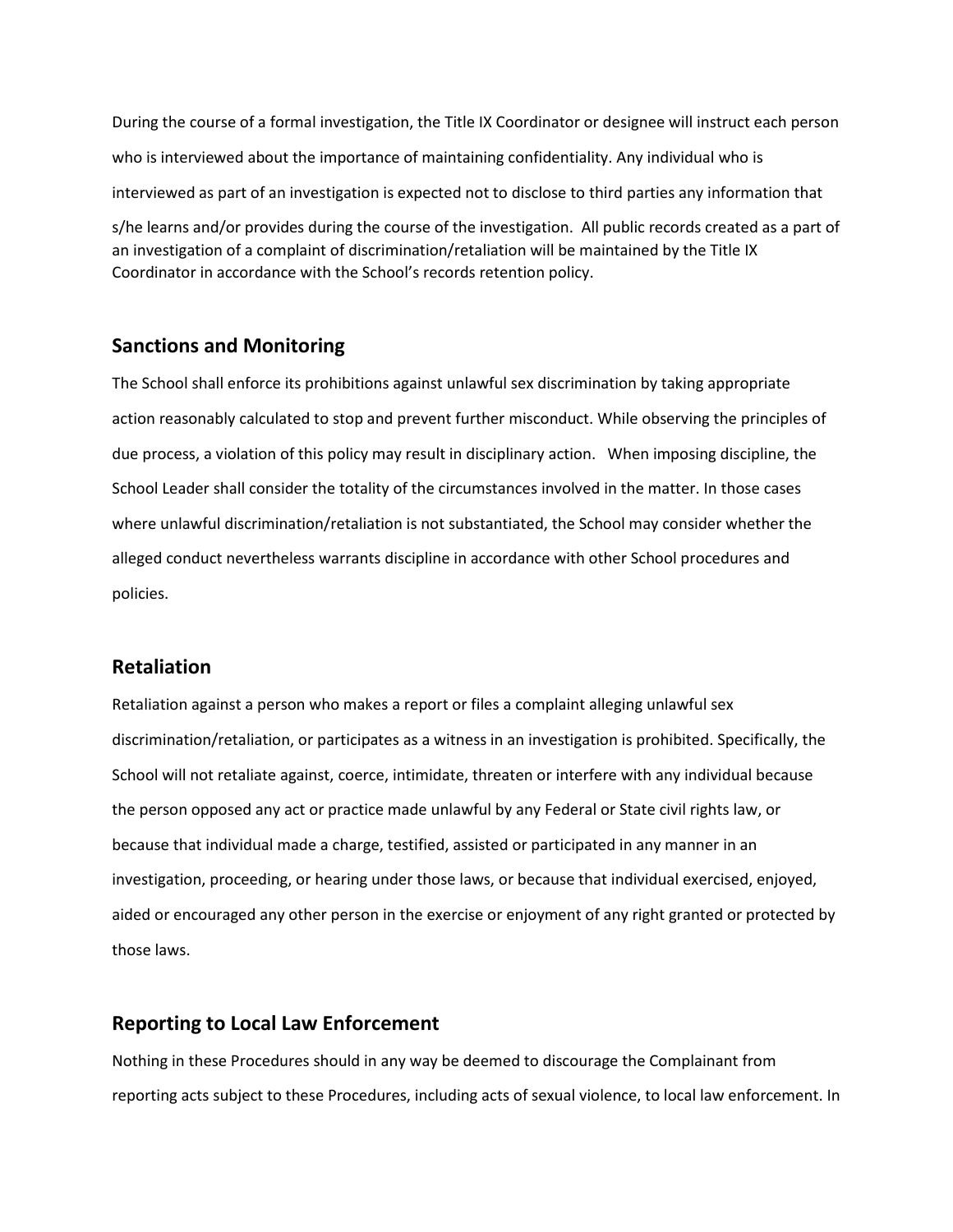the event that the Complainant files a criminal complaint, the Title IX Coordinator and School Leader should not wait for the conclusion of a criminal investigation or criminal proceeding to begin the School's own Title IX investigation.

Although the School may need to delay temporarily the fact-finding portion of a Title IX investigation while local law enforcement officials are gathering evidence, the School will take interim measures to protect the Complainant in the educational setting. The School should also continue to update the parties on the status of the investigation and inform the parties when the School resumes its Title IX investigation

#### **Interim Measures Pending Final Determination of The Complaint**

Title IX requires the School to take steps to ensure equal access to its education programs and activities and protect the complainant as necessary, including taking interim measures before the final outcome of an investigation. The School should take these steps promptly once it has notice of a sexual harassment or sexual violence allegation and should provide the complainant with periodic updates on the status of the investigation. The Title IX Coordinator should notify the complainant of his or her options to avoid contact with the alleged perpetrator and allow the complainant to change academic and extracurricular activities as appropriate. The Title IX Coordinator should also ensure that the complainant is aware of his or her Title IX rights and any available resources, such as victim advocacy, academic support, counseling, disability services, health and mental health services, and legal assistance, and the right to report a crime to local law enforcement.

The School intends to comply with Title IX of the Education Amendments Act of 1972, which states, in part: "No persons in the United States shall on the basis of sex be excluded from participation in, be denied the benefits of, or be subjected to discrimination under any education program or activity receiving financial assistance...."

The Principal or the Designee shall be the Compliance Officer/Title IX Coordinator and is responsible for investigating any complaint alleging noncompliance with Title IX.